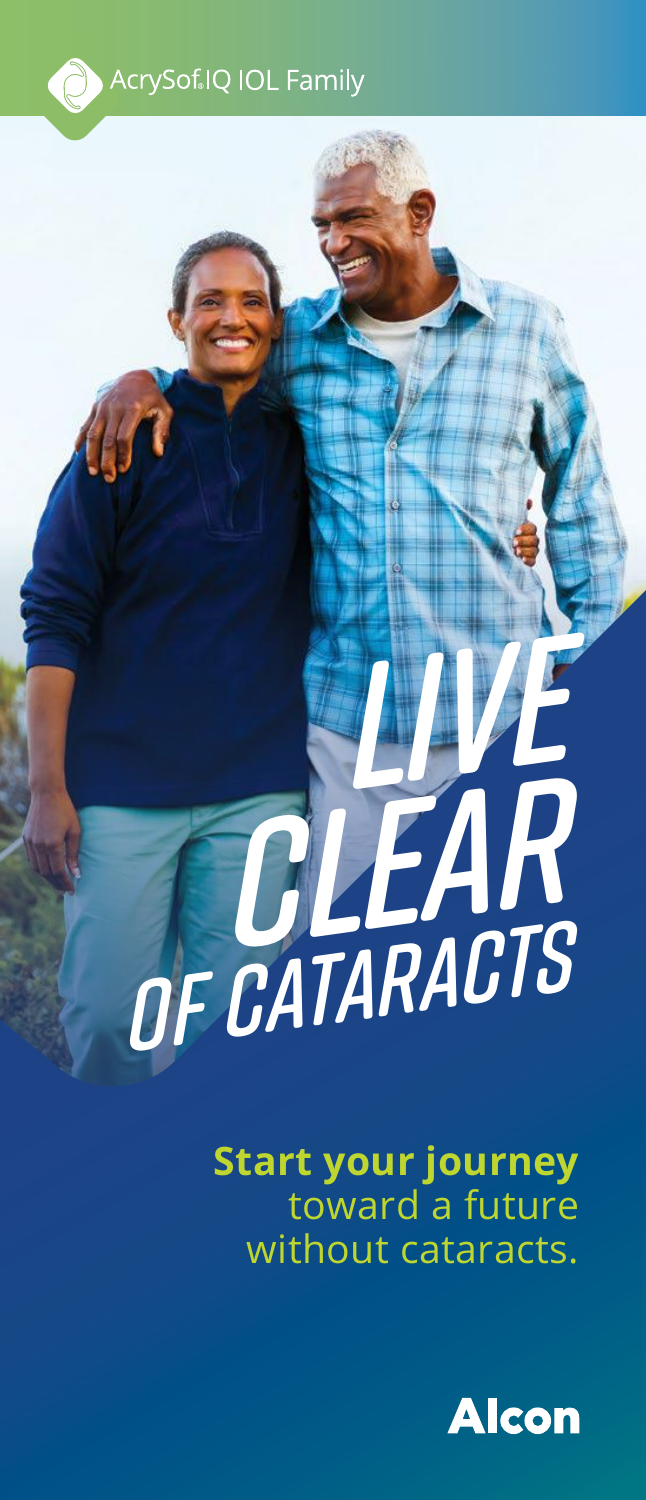## *of Your Vision Take Control Understanding Eye Conditions*

## Facts about Cataracts

Cataracts are a buildup of proteins within the lens of the eye. They develop gradually as our eyes get older, and 9 in 10 Americans have cataracts by the time they're 65.<sup>1</sup> Over 25 million Americans currently have cataracts,<sup>2</sup> and over 4.2 million cataract surgeries are done every year.3

#### **If you have cataracts, you may have noticed4 :**

- Clouded, blurred, or dim vision
- Reduced quality of night vision
- Light sensitivity
- Difficulty reading
- Frequent changing of glasses prescription
- Fading of colors
- Double vision in a single eye

## understanding astigmatism

Astigmatism is a common defect in the shape of a cornea that blurs vision and distorts light before it reaches the lens of the eye. If you have astigmatism but don't get it corrected during cataract surgery, you may still need to wear glasses after the procedure.

## Clarifying Presbyopia

Presbyopia causes you to lose the ability to focus on nearby objects. It's the gradual stiffening of the lens of your eye, which is often still able to focus on distant objects but cannot flex properly for sharp, close-up vision.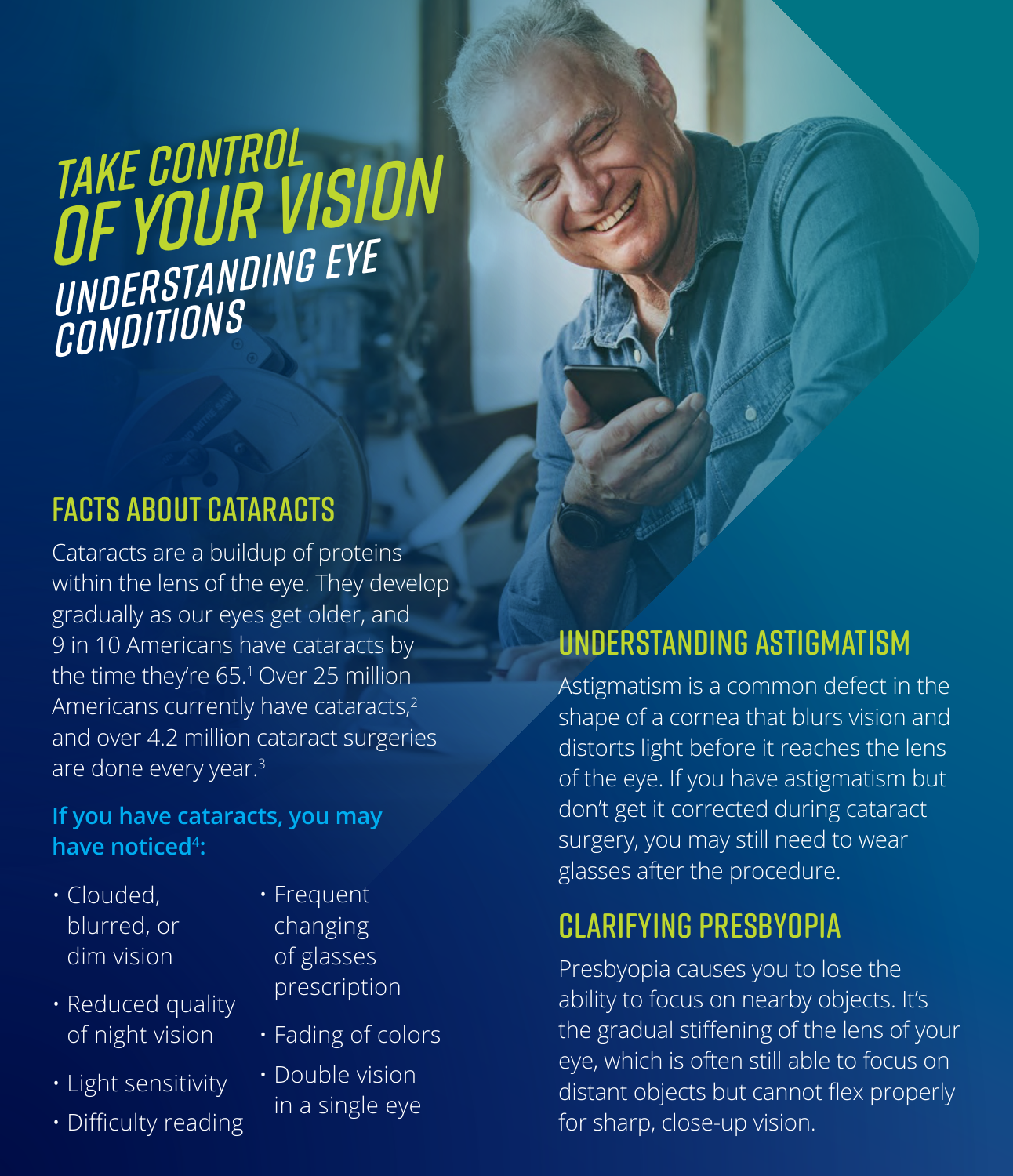## Get Clear About Cataracts

Cataract surgery is one of the safest, most common, and most effective procedures performed today.4 It's an opportunity to correct cataracts as well as other eye conditions, like astigmatism and presbyopia. And the procedure can have a transformative impact on your vision, which may affect many other areas of your health and your happiness.<sup>5</sup>

#### Healthy eye



## Cataract Surgery at a Glance



#### CATARACT REMOVAL

Through a tiny incision, the surgeon removes your clouded lens.



## 2 LENS INSERTION

The surgeon replaces your original lens with a new, artificial lens.



### 3 Vision Renewed

With a new lens, you'll be free from cataracts.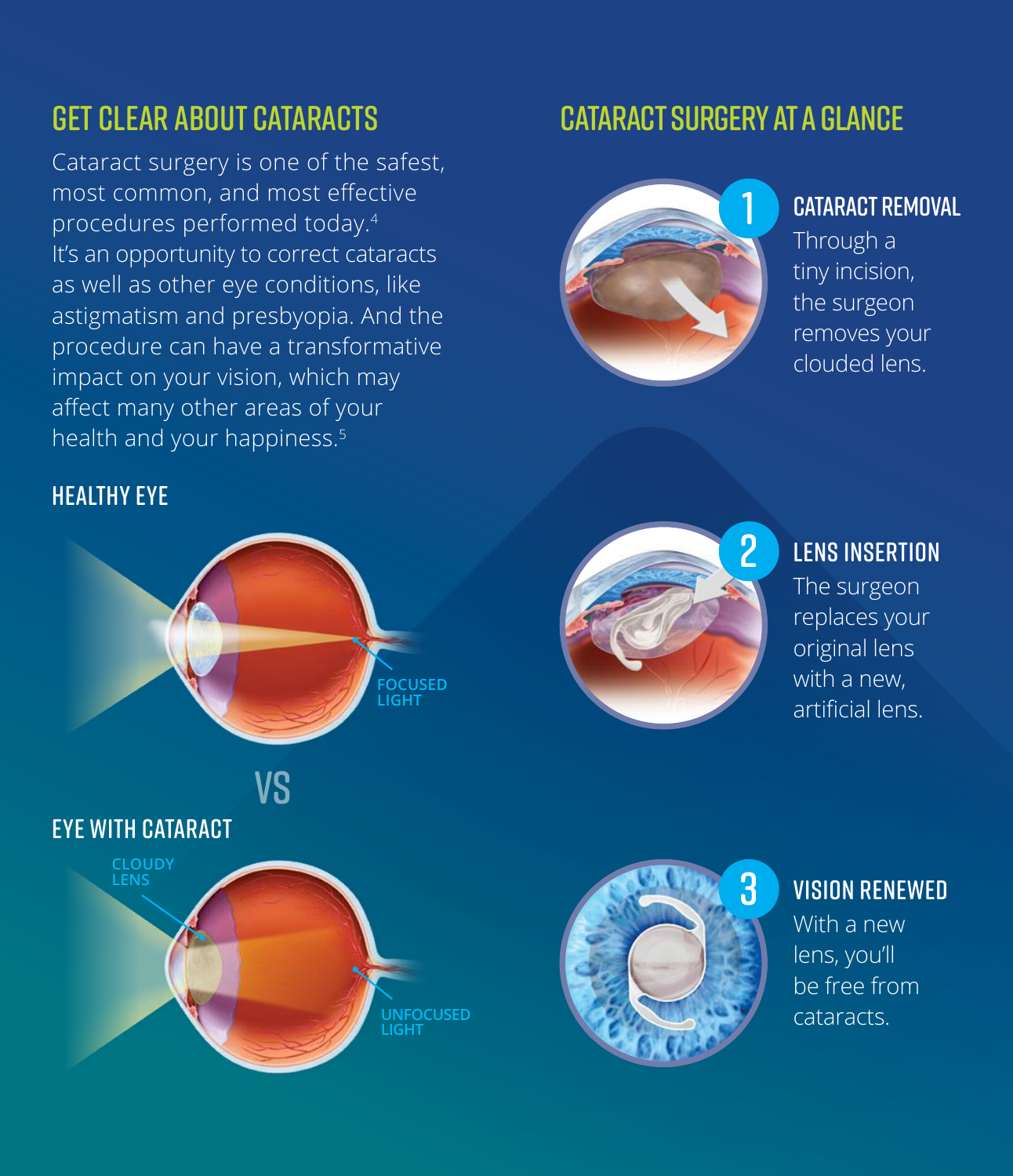# *See Life Differently*

## Cataract Surgery: What to Expect



#### Get Ready: *Before Surgery*

Your vision symptoms will be assessed during an eye exam to diagnose cataracts and your doctor will conduct tests to evaluate your IOL options.



## **GET SET:** *Day of Surgery*

The procedure requires a topical anesthetic with a tiny incision. You will recover at home the same day.



#### **SEE:** Life After *Cataract Surgery*

After your procedure, you will discover renewed clarity in your vision. Life without cataracts is yours to explore.

## MOVING FORWARD

#### 1-2 Days *After Surgery*

You'll have a follow-up appointment the first or second day after surgery, and you may find you have good vision within a few days of surgery. You may notice some glare with bright lights or halos around lights at night. These will become less noticeable over time.6

#### 1-3 Weeks *After Surgery*

Once your vision has stabilized, you may be able to more easily enjoy activities like reading, ordering from menus, and doing your makeup or shaving without having to reach for your glasses all the time.

#### 1 Year *After Surgery*

Your vision shouldn't change at this point, but you should visit your eye doctor at least once every 2 years if you are under 65. Schedule a visit at least annually if you are 65 and over, or if you notice any changes in your vision.7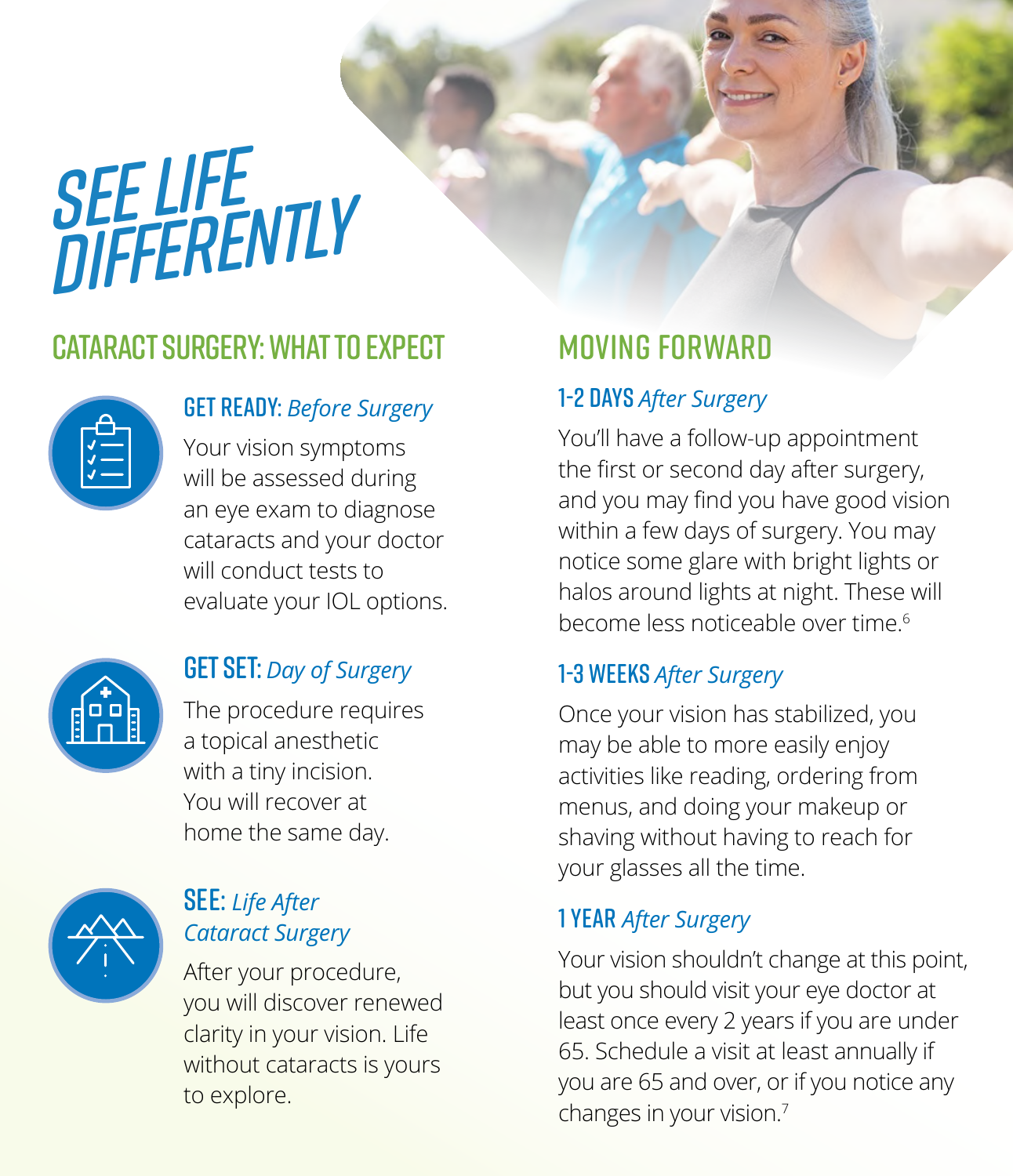# *Fuel YOUR FUTURE. KNOW YOUR OPTIONS.*

## Presbyopia-Correcting Lenses

Presbyopia-correcting lenses help reduce the need for glasses at all distances. The options for presbyopia lenses include:

#### **Trifocal lens**

With a trifocal lens, you'll be able to see up close, far away, and at arm's length. It enhances your vision for clear, complete focus and can reduce your need to wear glasses.<sup>8</sup>

#### **Extended vision lens**

Extended vision lenses provide enhanced vision far away and at arm's length, as well as functional near vision.

## Monofocal Lens

A monofocal lens is a basic cataract replacement lens that helps reduce the need for glasses at far distances. And while you may be able to see with clarity far away, you will likely still need glasses to see up close and at arm's length. If you have astigmatism, you will likely need glasses at all distances.



#### More than 120 million **AcrySof**® lenses implanted worldwide9



Available in Toric Astigmatism-Correcting Technology



**SIMULATED IMAGES**

Presbyopia-correcting and monofocal lenses come in toric versions. With a toric version, **you can correct astigmatism** while also maintaining all of the vision benefits of the lens.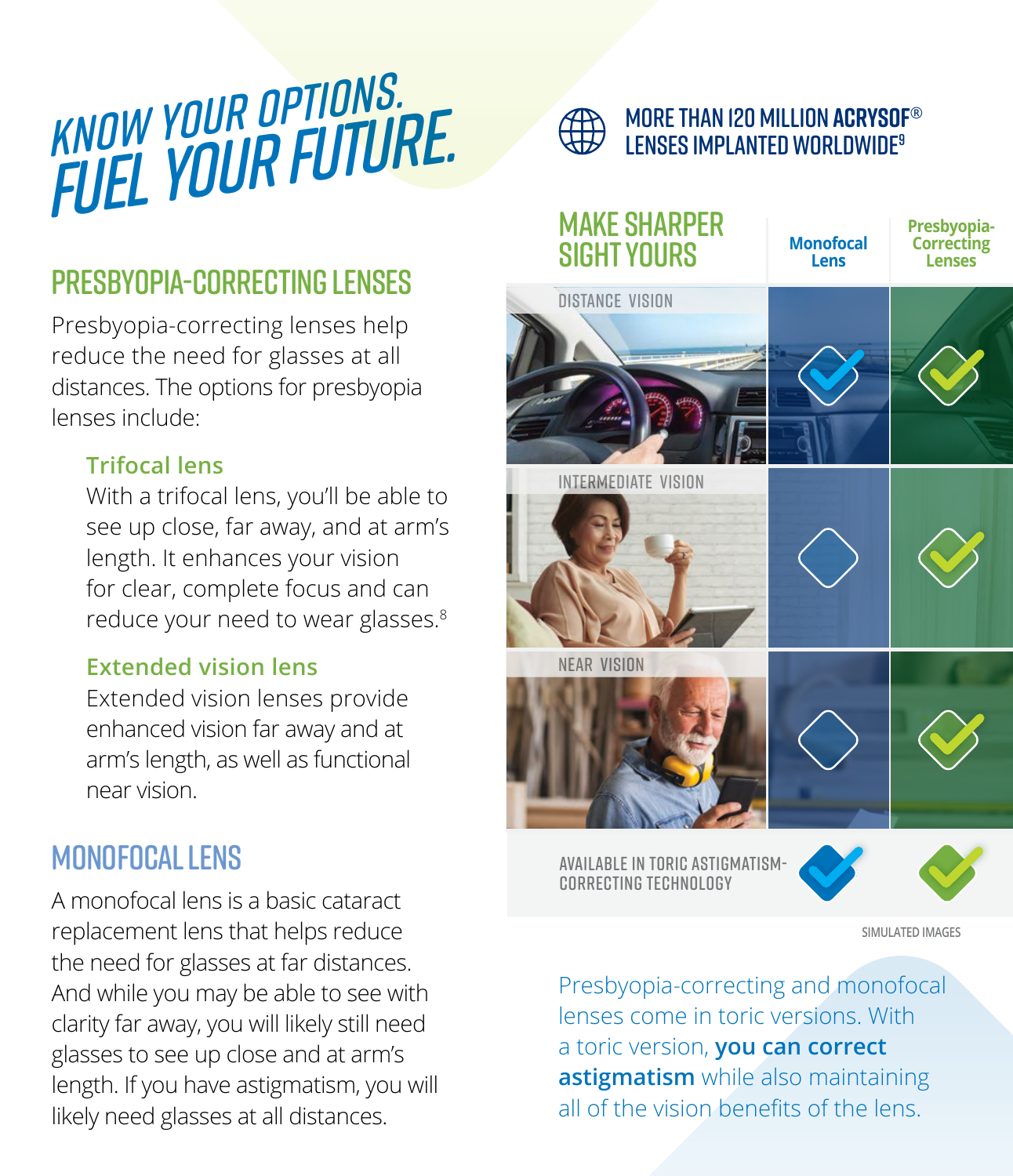# *BRIGHTER YOU. BRIGHTER VIEW.*

You have a choice in what your future looks like. The cataract replacement lens you choose can have a big impact on what you can see—and what you can do.

## Your Vision. Your Choice.

Whether it's reading, gardening, or driving, we rely on the quality and range of our vision every day. Learning about what you see and do at certain distances can help you gain a better understanding of what you want to see in your future.

#### **Lenses are available with astigmatism-correcting technology.**



#### **Monofocal Lens**

The standard cataract replacement lens helps reduce the need for glasses at far distances. You will still need glasses for reading and other activities.

#### **Presbyopia-Correcting Lenses**

Trifocal lenses and extended vision lenses help reduce the need for glasses at all distances.

Talk to your doctor about which presbyopia-correcting lens is right for you.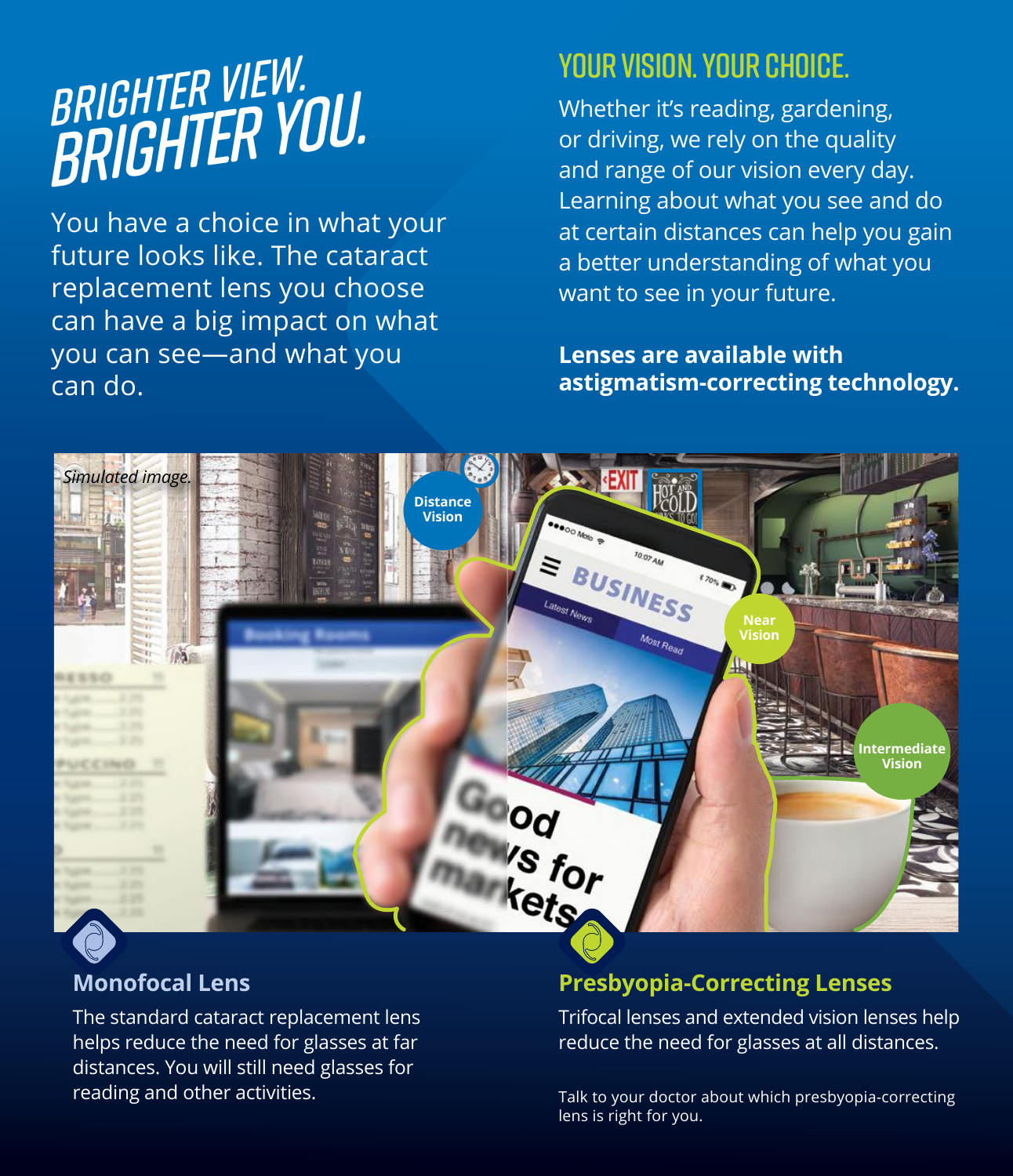# *Your Doctor Talk to*

If you have questions about cataracts, you're not alone. Share your questions about cataracts and your hopes for your vision with your doctor.

## Cataract Surgery

- What are the basics of cataract surgery?
- What are my intraocular lens options?

#### Getting Ready

- How should I prepare for cataract surgery?
- Does my health insurance cover cataract surgery?

#### YOUR OPTIONS

- Which intraocular lens do you recommend for me?
- Will my lens correct my astigmatism?

## Life After Cataract Surgery

- What will my vision be like after cataract surgery?
- Will I still need glasses after surgery?

## Investing in Your Vision

Cataract surgery is a once-in-a-lifetime opportunity that affects your every day. While cataract replacement lenses vary in price, many people feel that paying for an advanced-technology lens is a wise investment.

If you have a flexible spending account in your health plan, it's possible that you'll be able to pay for an advancedtechnology lens using those pre-tax funds. Talk to your surgeon's office; they will work with your insurance provider to determine how much you will need to pay.

## **FIND OUT MORF**

Ask your doctor about the full suite of Alcon cataract replacement lens offerings.

AcrySof.IQ PanOptix. AcrySof.IQ PanOptix. Toric ACrySof®IQ Vivity...







ACrySof®IQ Toric<br>astigmatism-correcting iol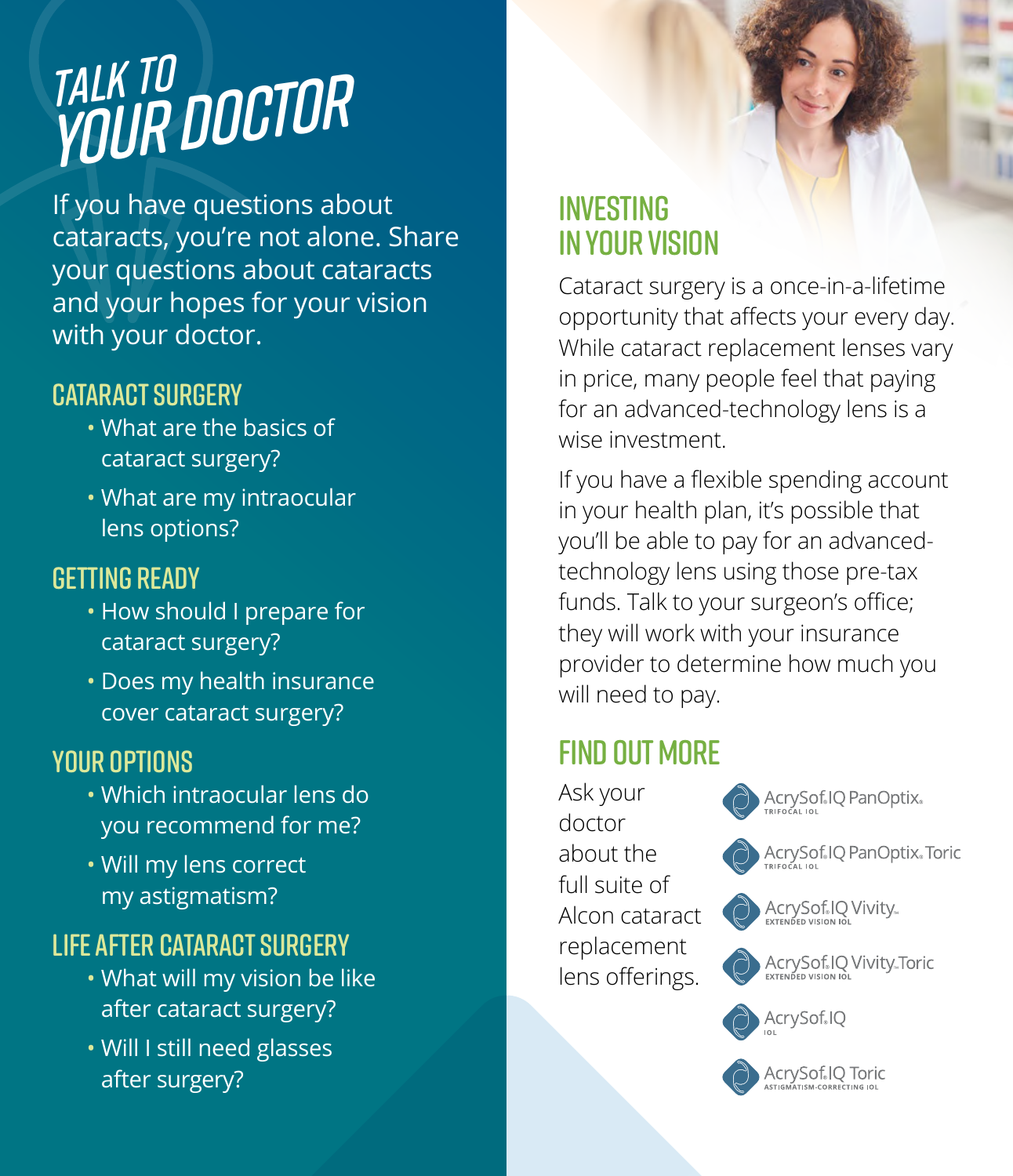## frequently asked **OUESTIONS**

 $\overline{0}$ 

#### **How long does cataract surgery take?**

Cataract surgery is an outpatient procedure that is usually completed within 10 to 20 minutes.<sup>10</sup> a

#### **How long does it take to recover from cataract surgery?** q

**Recovery time is based on the** person and the case, but most people rest for a few hours after surgery. Your doctor may recommend that you wear a protective shield over your eye for several days.

#### n **Can I drive after cataract surgery?**

a

a

It's recommended that you don't drive for up to 24 hours after your cataract surgery, so you'll need to ask a friend or relative to drive you home.

## q

### **Can I fly after cataract surgery?**

- Most people are able to fly within a few days, but you should ask your doctor at your follow-up visit if you are cleared to travel. a
- q

## **Can I exercise after cataract surgery?**

Generally, you should avoid strenuous activities for a few weeks after cataract surgery. Talk to your doctor if you have questions about certain activities. a

## **How long do D** cataract replacement **lenses last?**

IOLs are very durable and usually last a lifetime.<sup>11</sup> The lens you choose will make a big difference in your vision after surgery. By investing in your vision, you're investing in your future. a